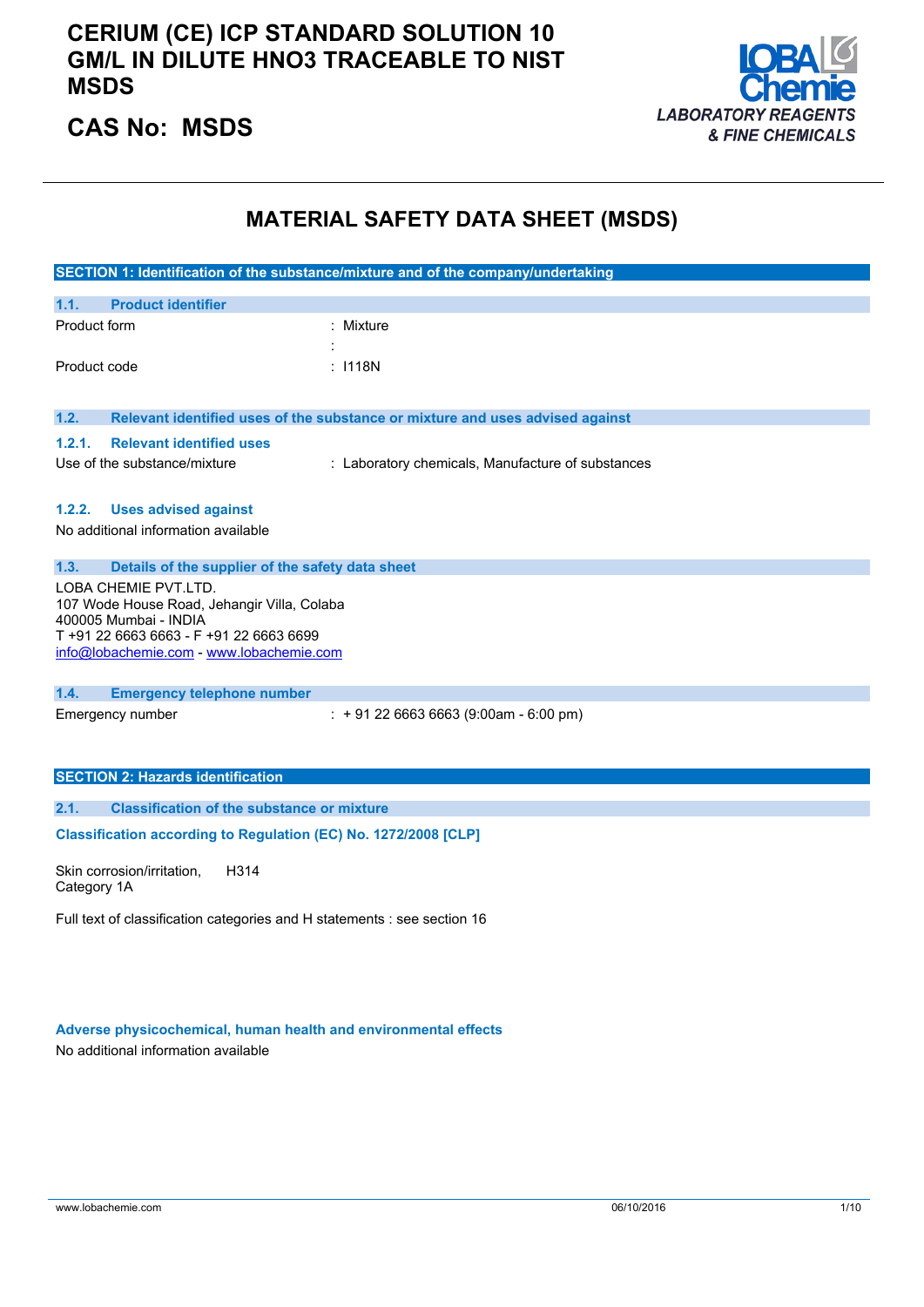Safety Data Sheet

#### **2.2. Label elements**

#### **Labelling according to** Regulation (EC) No. 1272/2008 [CLP]

| Hazard pictograms (CLP) |  |
|-------------------------|--|
|                         |  |



Signal word (CLP) : Danger

Hazard statements (CLP) : H314 - Causes severe skin burns and eye damage

Precautionary statements (CLP) : P280 - Wear protective gloves/protective clothing/eye protection/face protection P305+P351+P338 - IF IN EYES: Rinse cautiously with water for several minutes. Remove contact lenses, if present and easy to do. Continue rinsing P310 - Immediately call a POISON CENTER or doctor/physician

#### **2.3. Other hazards**

No additional information available

# **SECTION 3: Composition/information on ingredients 3.1. Substance** Not applicable

#### **3.2. Mixture**

| <b>Name</b>            | <b>Product identifier</b>                                             | $\frac{9}{6}$ | <b>Classification according</b><br>to Regulation (EC) No.<br>1272/2008 [CLP] |
|------------------------|-----------------------------------------------------------------------|---------------|------------------------------------------------------------------------------|
| Water                  | (CAS No) 7732-18-5<br>(EC no) 231-791-2                               | 75 - 99       | Not classified                                                               |
| AMMONIUM CERIC NITRATE | (CAS No) 16774-21-3                                                   | $1 - 5$       | Eye Irrit. 2, H319<br>Skin Irrit. 2, H315                                    |
| Nitric acid            | (CAS No) 7697-37-2<br>(EC no) 231-714-2<br>(EC index no) 007-004-00-1 | $1 - 5$       | Ox. Lig. 1, H271<br>Skin Corr. 1A. H314                                      |

Full text of H-phrases: see section 16

| <b>SECTION 4: First aid measures</b>             |                                                                                                                                                  |
|--------------------------------------------------|--------------------------------------------------------------------------------------------------------------------------------------------------|
|                                                  |                                                                                                                                                  |
| 4.1.<br><b>Description of first aid measures</b> |                                                                                                                                                  |
| First-aid measures after inhalation              | : Assure fresh air breathing. If breathing is difficult, remove victim to fresh air and keep<br>at rest in a position comfortable for breathing. |
| First-aid measures after skin contact            | : Wash with plenty of soap and water. Get medical advice/attention.                                                                              |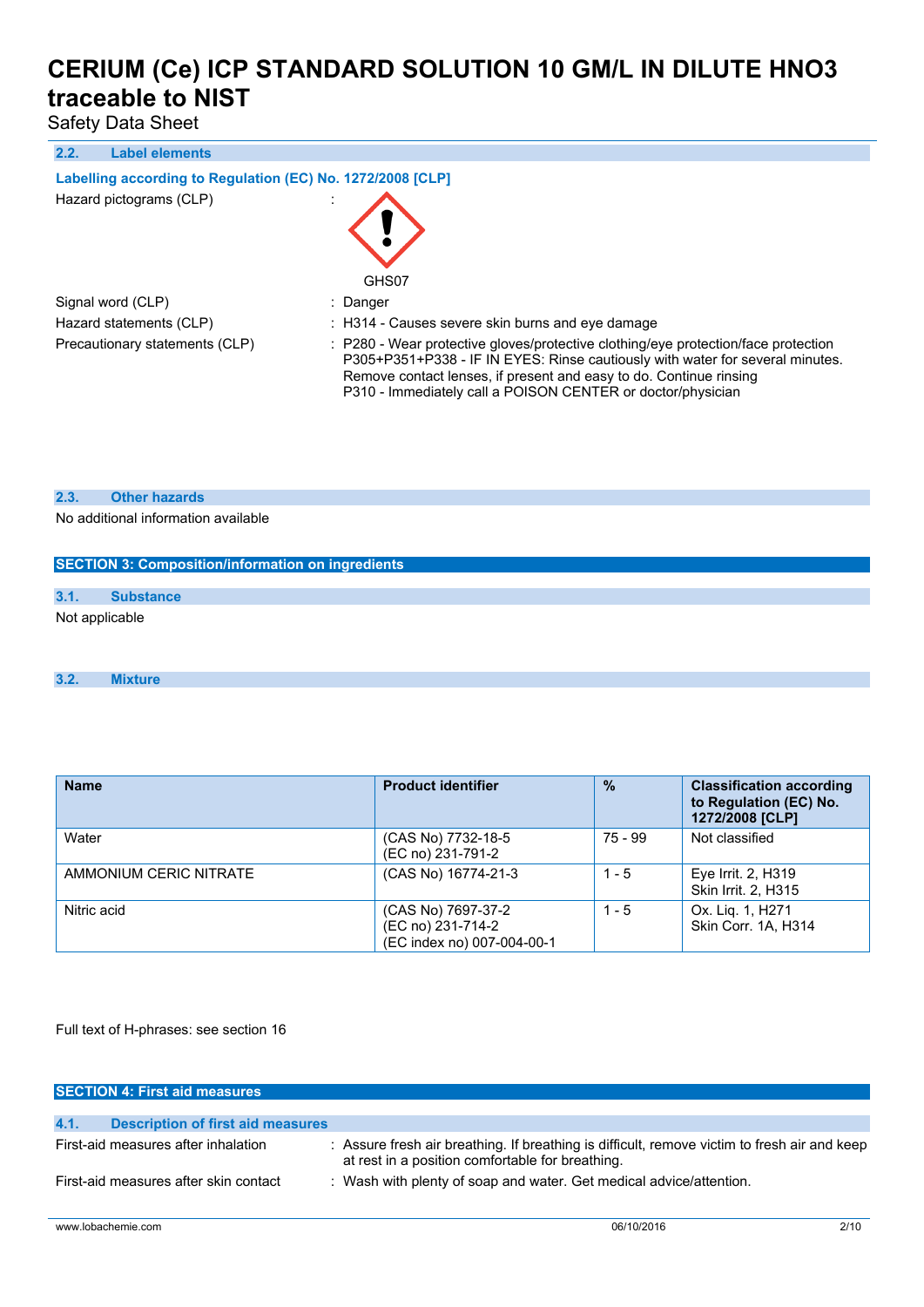Safety Data Sheet

| First-aid measures after eye contact                                        | : Rinse cautiously with water for several minutes. Remove contact lenses, if present<br>and easy to do. Continue rinsing. Get medical advice/attention. |
|-----------------------------------------------------------------------------|---------------------------------------------------------------------------------------------------------------------------------------------------------|
| First-aid measures after ingestion                                          | : Rinse mouth. Get medical advice/attention.                                                                                                            |
| 4.2.<br>Most important symptoms and effects, both acute and delayed         |                                                                                                                                                         |
| Symptoms/injuries                                                           | : Causes severe skin burns and eye damage.                                                                                                              |
| 4.3.                                                                        | Indication of any immediate medical attention and special treatment needed                                                                              |
| No additional information available                                         |                                                                                                                                                         |
| <b>SECTION 5: Firefighting measures</b>                                     |                                                                                                                                                         |
| 5.1.<br><b>Extinguishing media</b>                                          |                                                                                                                                                         |
| Suitable extinguishing media                                                | : Foam. Dry powder. Carbon dioxide. Water spray.                                                                                                        |
| Unsuitable extinguishing media                                              | : Do not use a heavy water stream.                                                                                                                      |
| 5.2.<br>Special hazards arising from the substance or mixture               |                                                                                                                                                         |
| No additional information available                                         |                                                                                                                                                         |
| 5.3.<br><b>Advice for firefighters</b>                                      |                                                                                                                                                         |
| Protection during firefighting                                              | Do not enter fire area without proper protective equipment, including respiratory<br>protection.                                                        |
| <b>SECTION 6: Accidental release measures</b>                               |                                                                                                                                                         |
| 6.1.                                                                        | Personal precautions, protective equipment and emergency procedures                                                                                     |
| 6.1.1.<br>For non-emergency personnel                                       |                                                                                                                                                         |
| <b>Emergency procedures</b>                                                 | : Evacuate unnecessary personnel.                                                                                                                       |
|                                                                             |                                                                                                                                                         |
| 6.1.2.<br>For emergency responders                                          |                                                                                                                                                         |
| Protective equipment                                                        | : Use personal protective equipment as required.                                                                                                        |
| 6.2.<br><b>Environmental precautions</b>                                    |                                                                                                                                                         |
| Avoid release to the environment.                                           |                                                                                                                                                         |
| 6.3.<br>Methods and material for containment and cleaning up                |                                                                                                                                                         |
| Methods for cleaning up                                                     | : Collect spillage. On land, sweep or shovel into suitable containers.                                                                                  |
| <b>Reference to other sections</b><br>6.4.                                  |                                                                                                                                                         |
| No additional information available                                         |                                                                                                                                                         |
| <b>SECTION 7: Handling and storage</b>                                      |                                                                                                                                                         |
| 7.1.<br><b>Precautions for safe handling</b>                                |                                                                                                                                                         |
| Precautions for safe handling                                               | : Avoid contact with skin and eyes. Do not breathe vapours. Provide good ventilation<br>in process area to prevent formation of vapour.                 |
| Hygiene measures                                                            | : Wash hands and other exposed areas with mild soap and water before eating,<br>drinking or smoking and when leaving work.                              |
| 7.2.<br><b>Conditions for safe storage, including any incompatibilities</b> |                                                                                                                                                         |
| Storage conditions                                                          | : Store in a well-ventilated place. Keep container tightly closed. Store in original<br>container.                                                      |
| 7.3.<br><b>Specific end use(s)</b>                                          |                                                                                                                                                         |
| No additional information available                                         |                                                                                                                                                         |
| <b>SECTION 8: Exposure controls/personal protection</b>                     |                                                                                                                                                         |
| 8.1.<br><b>Control parameters</b>                                           |                                                                                                                                                         |
| No additional information available                                         |                                                                                                                                                         |
|                                                                             |                                                                                                                                                         |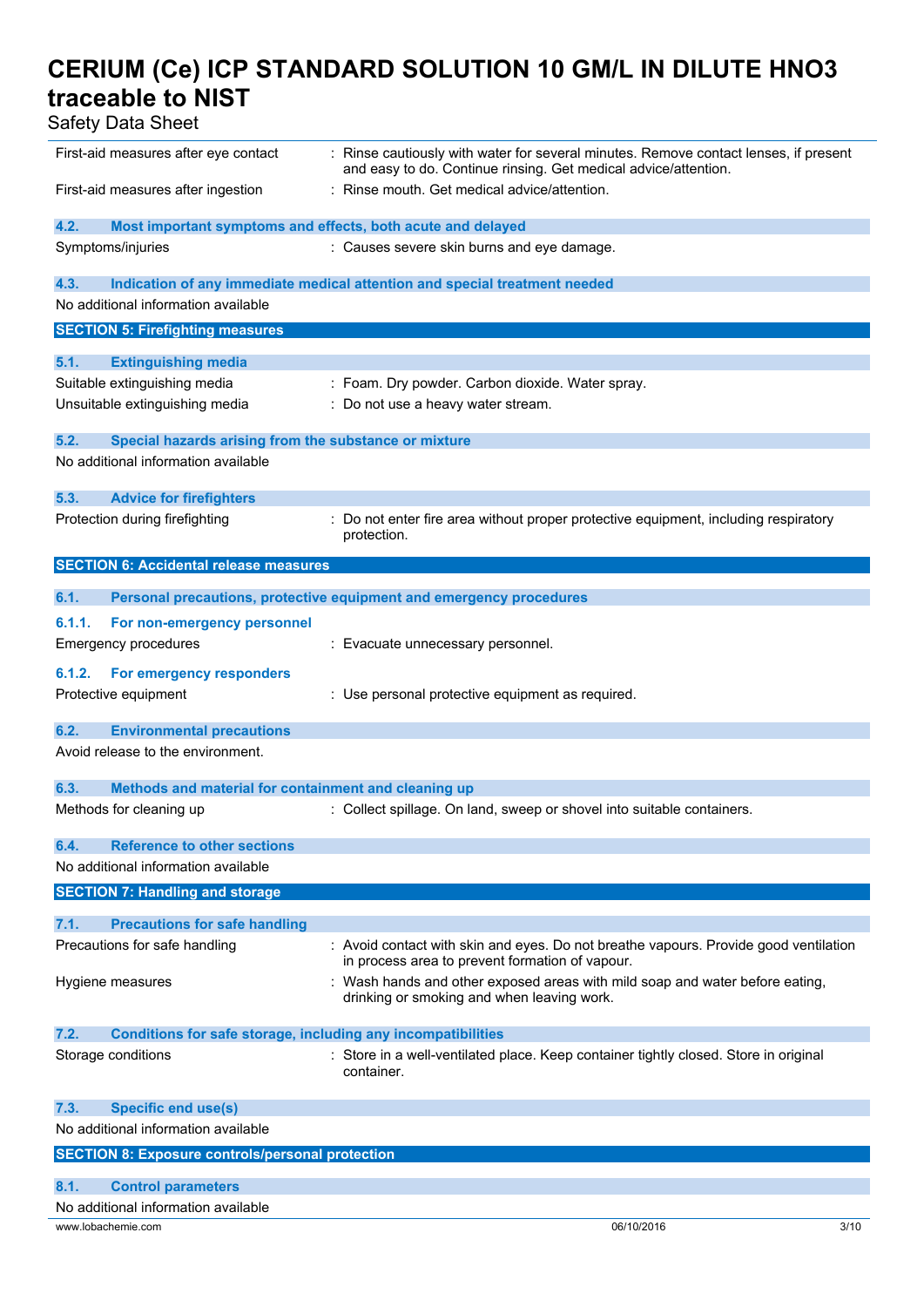Safety Data Sheet

| 8.2.                     | <b>Exposure controls</b>                              |                                    |  |  |  |
|--------------------------|-------------------------------------------------------|------------------------------------|--|--|--|
| Hand protection          |                                                       | protective gloves                  |  |  |  |
| Eye protection           |                                                       | Chemical goggles or safety glasses |  |  |  |
| Skin and body protection |                                                       | Wear suitable protective clothing  |  |  |  |
|                          | Respiratory protection                                | : Wear respiratory protection      |  |  |  |
|                          | <b>SECTION 9: Physical and chemical properties</b>    |                                    |  |  |  |
| 9.1.                     | Information on basic physical and chemical properties |                                    |  |  |  |
| Physical state           |                                                       | : Liquid                           |  |  |  |
| Colour                   |                                                       | : Yellowish orange powder.         |  |  |  |
| Odour                    |                                                       | : No data available                |  |  |  |
| Odour threshold          |                                                       | : No data available                |  |  |  |
| pН                       |                                                       | : No data available                |  |  |  |
|                          | Relative evaporation rate (butylacetate=1)            | : No data available                |  |  |  |
| Melting point            |                                                       | : No data available                |  |  |  |
| Freezing point           |                                                       | No data available                  |  |  |  |
| Boiling point            |                                                       | : No data available                |  |  |  |
| Flash point              |                                                       | : No data available                |  |  |  |
|                          | Auto-ignition temperature                             | : No data available                |  |  |  |
|                          | Decomposition temperature                             | : No data available                |  |  |  |
|                          | Flammability (solid, gas)                             | : No data available                |  |  |  |
| Vapour pressure          |                                                       | : No data available                |  |  |  |
|                          | Relative vapour density at 20 °C                      | : No data available                |  |  |  |
| Relative density         |                                                       | : No data available                |  |  |  |
| Solubility               |                                                       | : No data available                |  |  |  |
| Log Pow                  |                                                       | : No data available                |  |  |  |
|                          | Viscosity, kinematic                                  | : No data available                |  |  |  |
|                          | Viscosity, dynamic                                    | : No data available                |  |  |  |
|                          | <b>Explosive properties</b>                           | : No data available                |  |  |  |
|                          | Oxidising properties                                  | No data available                  |  |  |  |
| <b>Explosive limits</b>  |                                                       | No data available                  |  |  |  |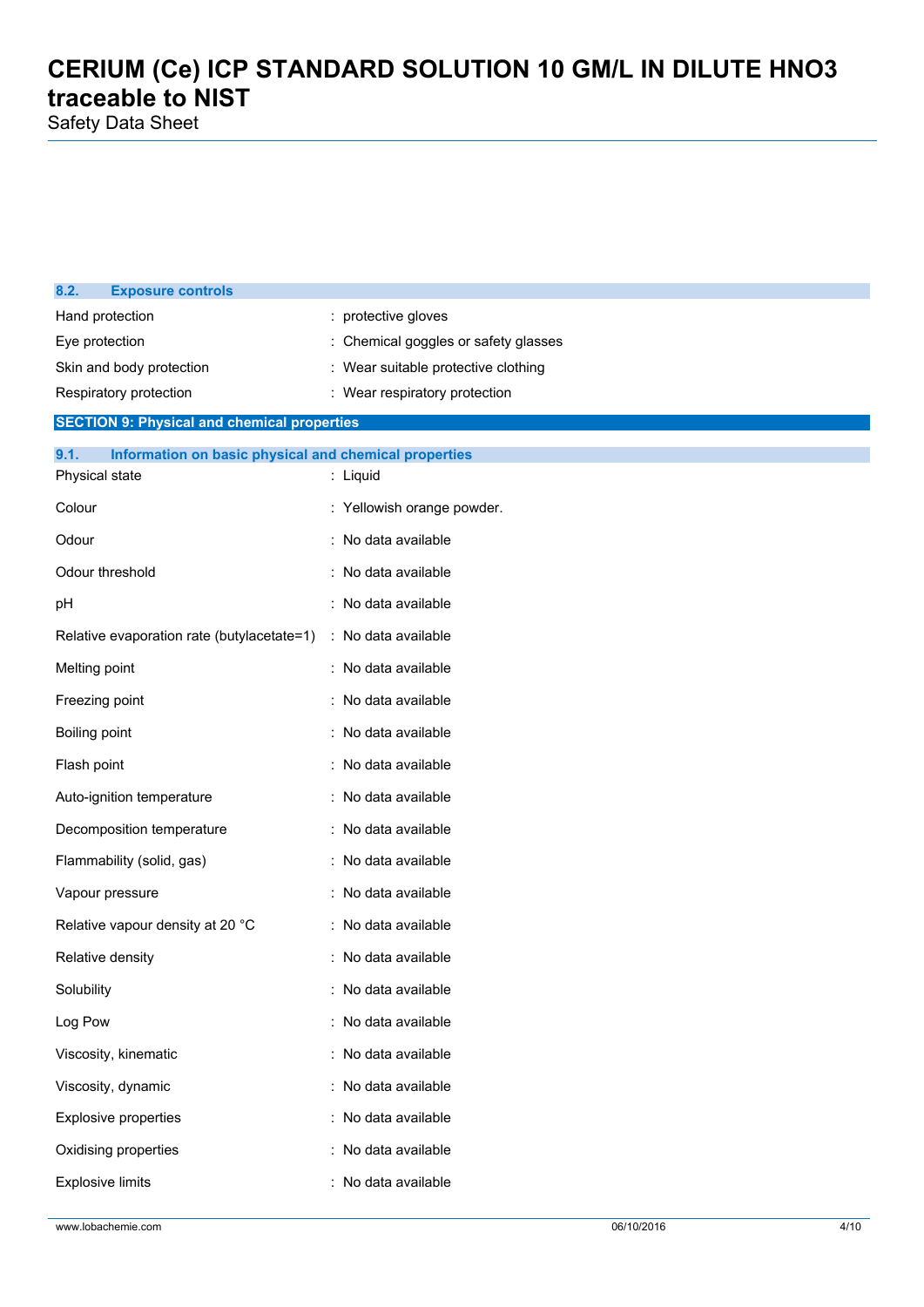Safety Data Sheet

| <b>Other information</b><br>9.2.                      |                                            |
|-------------------------------------------------------|--------------------------------------------|
| No additional information available                   |                                            |
| <b>SECTION 10: Stability and reactivity</b>           |                                            |
| 10.1.<br><b>Reactivity</b>                            |                                            |
| No additional information available                   |                                            |
|                                                       |                                            |
| 10.2.<br><b>Chemical stability</b>                    |                                            |
| Stable under normal conditions.                       |                                            |
|                                                       |                                            |
| <b>Possibility of hazardous reactions</b><br>10.3.    |                                            |
| No additional information available                   |                                            |
| <b>Conditions to avoid</b><br>10.4.                   |                                            |
| Direct sunlight.                                      |                                            |
|                                                       |                                            |
| 10.5.<br><b>Incompatible materials</b>                |                                            |
| No additional information available                   |                                            |
|                                                       |                                            |
| <b>Hazardous decomposition products</b><br>10.6.      |                                            |
| No additional information available                   |                                            |
|                                                       |                                            |
|                                                       |                                            |
| <b>SECTION 11: Toxicological information</b>          |                                            |
|                                                       |                                            |
| 11.1.<br>Information on toxicological effects         |                                            |
| Acute toxicity                                        | : Not classified                           |
|                                                       |                                            |
|                                                       |                                            |
| Skin corrosion/irritation                             | : Causes severe skin burns and eye damage. |
| Serious eye damage/irritation                         | Serious eye damage, category 1, implicit   |
| Respiratory or skin sensitisation                     | Not classified                             |
| Germ cell mutagenicity                                | Not classified                             |
| Carcinogenicity                                       | : Not classified                           |
|                                                       |                                            |
|                                                       | : Not classified                           |
| Reproductive toxicity                                 | : Not classified                           |
| Specific target organ toxicity (single<br>exposure)   |                                            |
|                                                       |                                            |
|                                                       |                                            |
| Specific target organ toxicity (repeated<br>exposure) | : Not classified                           |
|                                                       |                                            |
| Aspiration hazard                                     | : Not classified                           |

#### **SECTION 12: Ecological information**

**12.1. Toxicity** No additional information available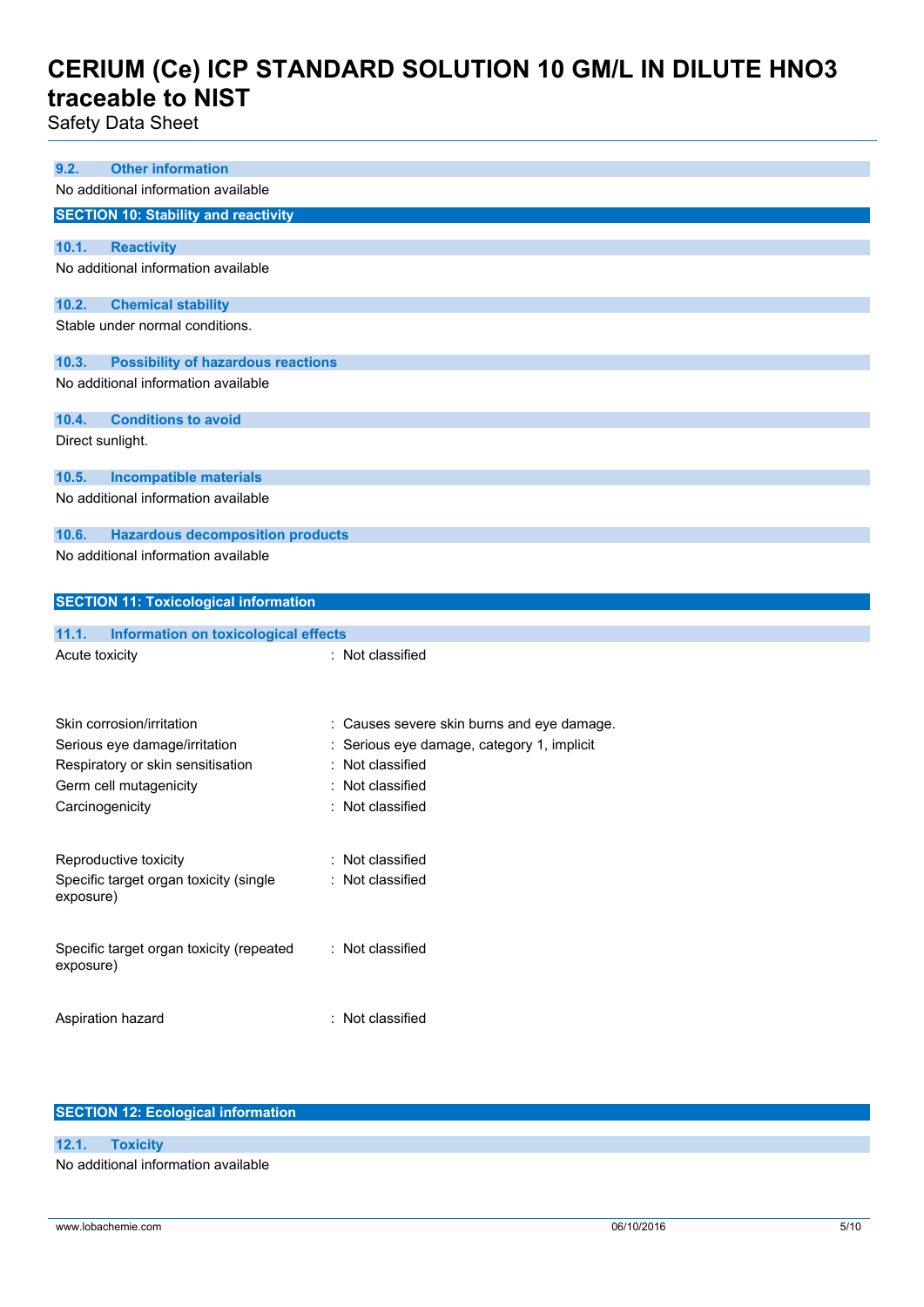Safety Data Sheet

| 12.2.<br><b>Persistence and degradability</b>      |                                                                    |
|----------------------------------------------------|--------------------------------------------------------------------|
| No additional information available                |                                                                    |
|                                                    |                                                                    |
| 12.3.<br><b>Bioaccumulative potential</b>          |                                                                    |
| No additional information available                |                                                                    |
|                                                    |                                                                    |
|                                                    |                                                                    |
| 12.4.<br><b>Mobility in soil</b>                   |                                                                    |
| No additional information available                |                                                                    |
|                                                    |                                                                    |
| 12.5.<br><b>Results of PBT and vPvB assessment</b> |                                                                    |
| No additional information available                |                                                                    |
|                                                    |                                                                    |
|                                                    |                                                                    |
| <b>Other adverse effects</b><br>12.6.              |                                                                    |
| No additional information available                |                                                                    |
| <b>SECTION 13: Disposal considerations</b>         |                                                                    |
| 13.1.<br><b>Waste treatment methods</b>            |                                                                    |
| No additional information available                |                                                                    |
| <b>SECTION 14: Transport information</b>           |                                                                    |
|                                                    |                                                                    |
| In accordance with ADR / RID / IMDG / IATA / ADN   |                                                                    |
|                                                    |                                                                    |
| 14.1.<br><b>UN number</b>                          |                                                                    |
| UN-No. (ADR)                                       | : 3264                                                             |
| UN-No. (IMDG)                                      | 3264                                                               |
| UN-No.(IATA)                                       | 3264                                                               |
| UN-No.(ADN)                                        | 3264                                                               |
| UN-No. (RID)                                       | : 3264                                                             |
|                                                    |                                                                    |
| 14.2.<br><b>UN proper shipping name</b>            |                                                                    |
| Proper Shipping Name (ADR)                         | : CORROSIVE LIQUID, ACIDIC, INORGANIC, N.O.S.                      |
| Proper Shipping Name (IMDG)                        | : CORROSIVE LIQUID, ACIDIC, INORGANIC, N.O.S.                      |
| Proper Shipping Name (IATA)                        | CORROSIVE LIQUID, ACIDIC, INORGANIC, N.O.S.                        |
| Proper Shipping Name (ADN)                         | : CORROSIVE LIQUID, ACIDIC, INORGANIC, N.O.S.                      |
| Proper Shipping Name (RID)                         | : CORROSIVE LIQUID, ACIDIC, INORGANIC, N.O.S.                      |
| Transport document description (ADR)               | : UN 3264 CORROSIVE LIQUID, ACIDIC, INORGANIC, N.O.S., 8, III, (E) |
| Transport document description (IMDG)              | : UN 3264 CORROSIVE LIQUID, ACIDIC, INORGANIC, N.O.S., 8, III      |
| Transport document description (IATA)              | : UN 3264 CORROSIVE LIQUID, ACIDIC, INORGANIC, N.O.S., 8, III      |
| Transport document description (ADN)               | : UN 3264 CORROSIVE LIQUID, ACIDIC, INORGANIC, N.O.S., 8, III      |
| Transport document description (RID)               | : UN 3264 CORROSIVE LIQUID, ACIDIC, INORGANIC, N.O.S., 8, III      |
| 14.3.<br><b>Transport hazard class(es)</b>         |                                                                    |
| <b>ADR</b>                                         |                                                                    |
| Transport hazard class(es) (ADR)                   | : 8                                                                |
| Danger labels (ADR)                                | : 8                                                                |
|                                                    |                                                                    |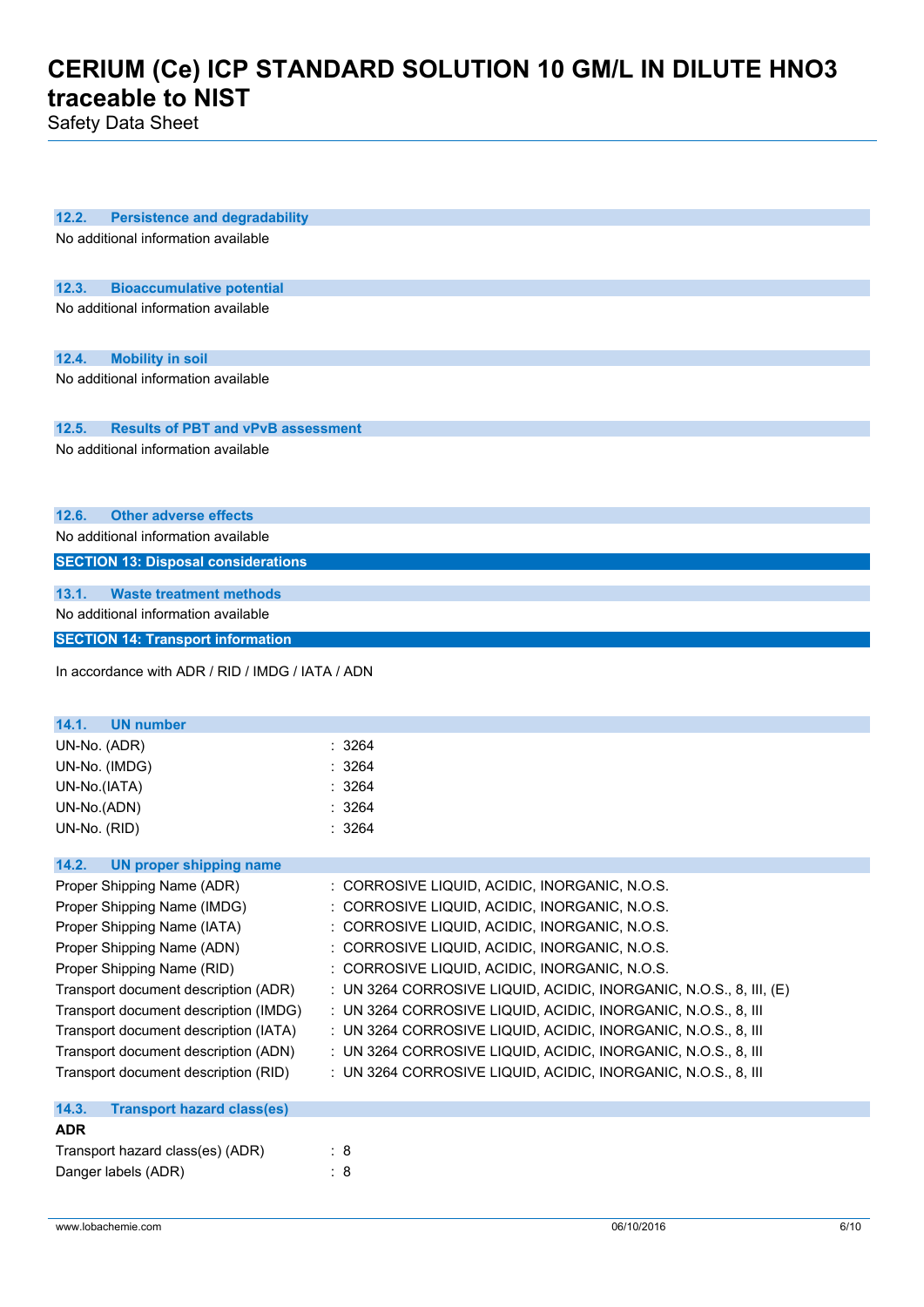Safety Data Sheet



| Danger labels (IMDG) |  |  |  |  |
|----------------------|--|--|--|--|
|                      |  |  |  |  |

**IMDG**

**IATA**

Hazard labels (IATA) : 8

**ADN**

| -------                          |     |
|----------------------------------|-----|
| Transport hazard class(es) (ADN) | : 8 |
| Danger labels (ADN)              | : 8 |

**RID**

| Transport hazard class(es) (RID) | : 8 |
|----------------------------------|-----|
| Danger labels (RID)              | : 8 |

**14.4. Packing group**



www.lobachemie.com 06/10/2016 7/10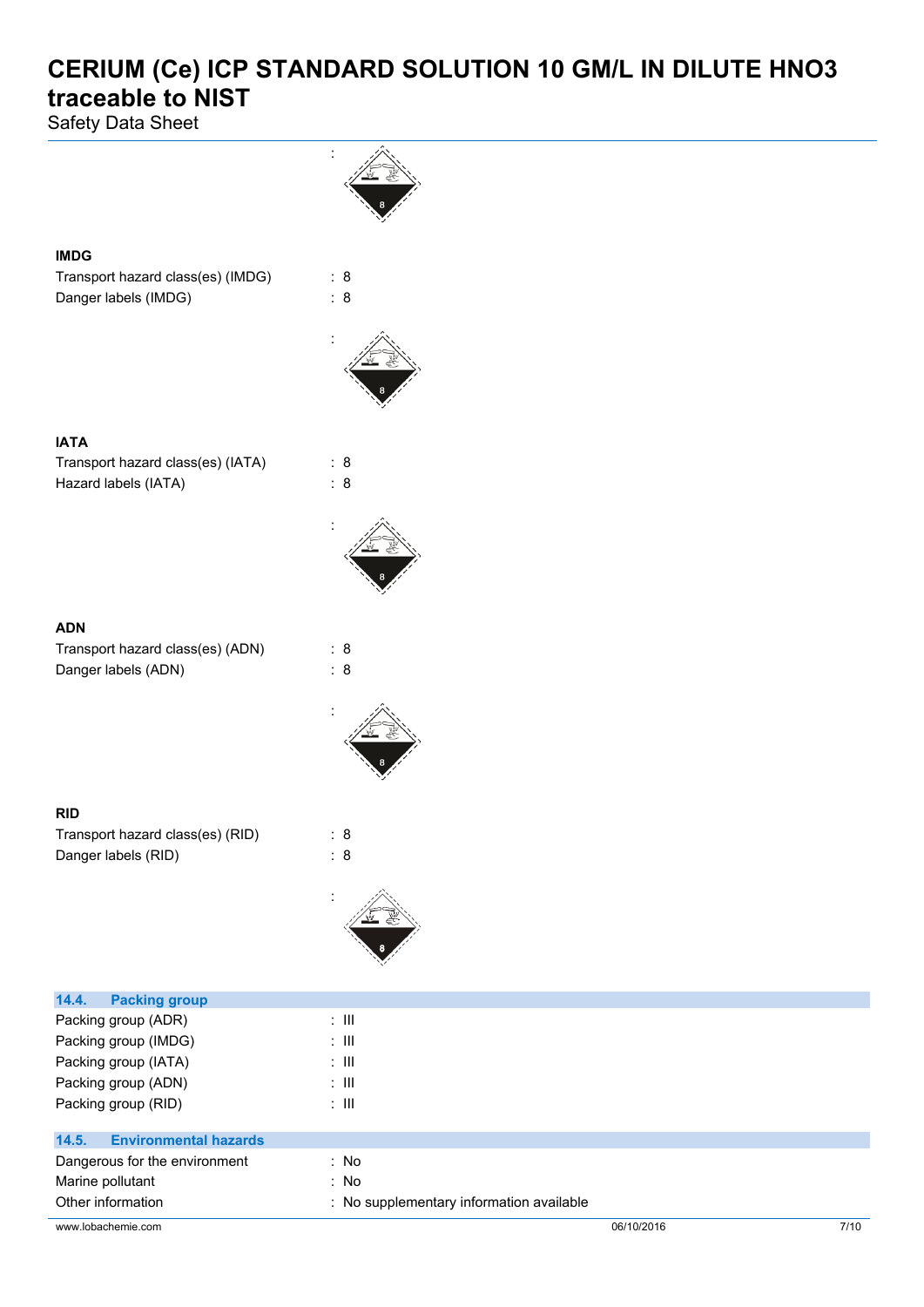Safety Data Sheet

#### $14.6.$ **14.6. Special precautions for user**

| - Overland transport                       |                           |
|--------------------------------------------|---------------------------|
| Classification code (ADR)                  | : C1                      |
| Special provision (ADR)                    | : 274                     |
| Limited quantities (ADR)                   | : 5L                      |
| Excepted quantities (ADR)                  | $E = 1$                   |
| Packing instructions (ADR)                 | : P001, IBC03, LP01, R001 |
| Mixed packing provisions (ADR)             | : MP19                    |
| Portable tank and bulk container           | : T7                      |
| instructions (ADR)                         |                           |
| Portable tank and bulk container special   | $:$ TP1, TP28             |
| provisions (ADR)                           |                           |
| Tank code (ADR)                            | : L4BN                    |
| Vehicle for tank carriage                  | : AT                      |
| Transport category (ADR)                   | : 3                       |
| Special provisions for carriage - Packages | : V12                     |
| (ADR)                                      |                           |
| Hazard identification number (Kemler No.)  | 80<br>÷.                  |
| Orange plates                              | İ                         |
|                                            | 80                        |
|                                            | 3264                      |
|                                            |                           |
| Tunnel restriction code (ADR)              | : F                       |
| EAC code                                   | : 2X                      |
| APP code                                   | : B                       |
| - Transport by sea                         |                           |
| Special provision (IMDG)                   | : 223, 274                |
| Limited quantities (IMDG)                  | : 5 L                     |
| Excepted quantities (IMDG)                 | : E1                      |
| Packing instructions (IMDG)                | : P001, LP01              |
| IBC packing instructions (IMDG)            | : IBC03                   |
| Tank instructions (IMDG)                   | : T7                      |
| Tank special provisions (IMDG)             | : TP1, TP28               |
| EmS-No. (Fire)                             | $: F-A$                   |
| EmS-No. (Spillage)                         | $: S-B$                   |
| Stowage category (IMDG)                    |                           |
|                                            | : A<br>$:$ SW2            |
| Stowage and handling (IMDG)<br>MFAG-No     |                           |
|                                            | : 154                     |
| - Air transport                            |                           |
| PCA Excepted quantities (IATA)             | : E1                      |
| PCA Limited quantities (IATA)              | : Y841                    |
| PCA limited quantity max net quantity      | 1L<br>÷                   |
| (IATA)                                     |                           |
| PCA packing instructions (IATA)            | :852                      |
| PCA max net quantity (IATA)                | : 5L                      |
| CAO packing instructions (IATA)            | : 856                     |
| CAO max net quantity (IATA)                | : 60L                     |
| Special provision (IATA)                   | : A3                      |
| ERG code (IATA)                            | : 8L                      |
|                                            |                           |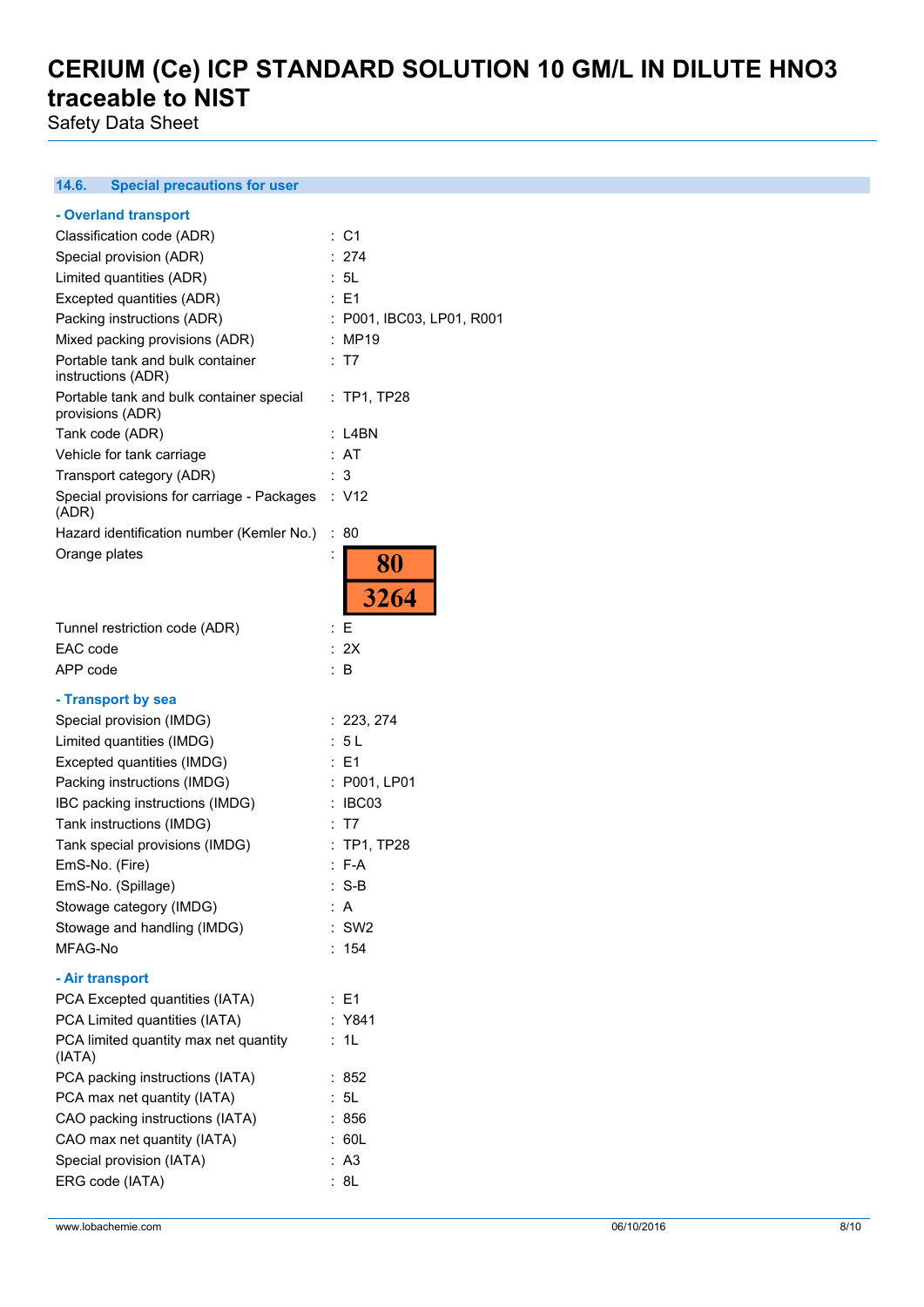Safety Data Sheet

| - Inland waterway transport                                  |                           |
|--------------------------------------------------------------|---------------------------|
| Classification code (ADN)                                    | $\therefore$ C1           |
| Special provisions (ADN)                                     | : 274                     |
| Limited quantities (ADN)                                     | : 5L                      |
| Excepted quantities (ADN)                                    | $\therefore$ E1           |
| Carriage permitted (ADN)                                     | $\pm$ T                   |
| Equipment required (ADN)                                     | $:$ PP, EP                |
| Number of blue cones/lights (ADN)                            | $\therefore$ 0            |
| - Rail transport                                             |                           |
| Classification code (RID)                                    | $\therefore$ C1           |
| Special provision (RID)                                      | : 274                     |
|                                                              | : 5L                      |
| Limited quantities (RID)                                     |                           |
| Excepted quantities (RID)                                    | $\therefore$ E1           |
| Packing instructions (RID)                                   | : P001, IBC03, LP01, R001 |
| Mixed packing provisions (RID)                               | : MP19                    |
| Portable tank and bulk container<br>instructions (RID)       | : T7                      |
| Portable tank and bulk container special<br>provisions (RID) | $:$ TP1, TP28             |
| Tank codes for RID tanks (RID)                               | $:$ L4BN                  |
| Transport category (RID)                                     | :3                        |
| Special provisions for carriage - Packages : W12<br>(RID)    |                           |
| Colis express (express parcels) (RID)                        | : CE8                     |
| Hazard identification number (RID)                           | : 80                      |

**14.7. Transport in bulk according to Annex II of MARPOL 73/78 and the IBC Code**

Not applicable

**SECTION 15: Regulatory information**

**15.1. Safety, health and environmental regulations/legislation specific for the substance or mixture**

#### **15.1.1. EU-Regulations**

Contains no substances with Annex XVII restrictions Contains no REACH candidate substance

Contains no REACH Annex XIV substances.

#### **15.1.2. National regulations**

#### **Germany**

| AwSV/VwVwS Annex reference                                                     | Water hazard class (WGK) 3, strongly hazardous to water (Classification according<br>to AwSV, Annex 1) |
|--------------------------------------------------------------------------------|--------------------------------------------------------------------------------------------------------|
| 12th Ordinance Implementing the Federal<br>Immission Control Act - 12. BlmSchV | Is not subject of the 12. BlmSchV (Hazardous Incident Ordinance)                                       |